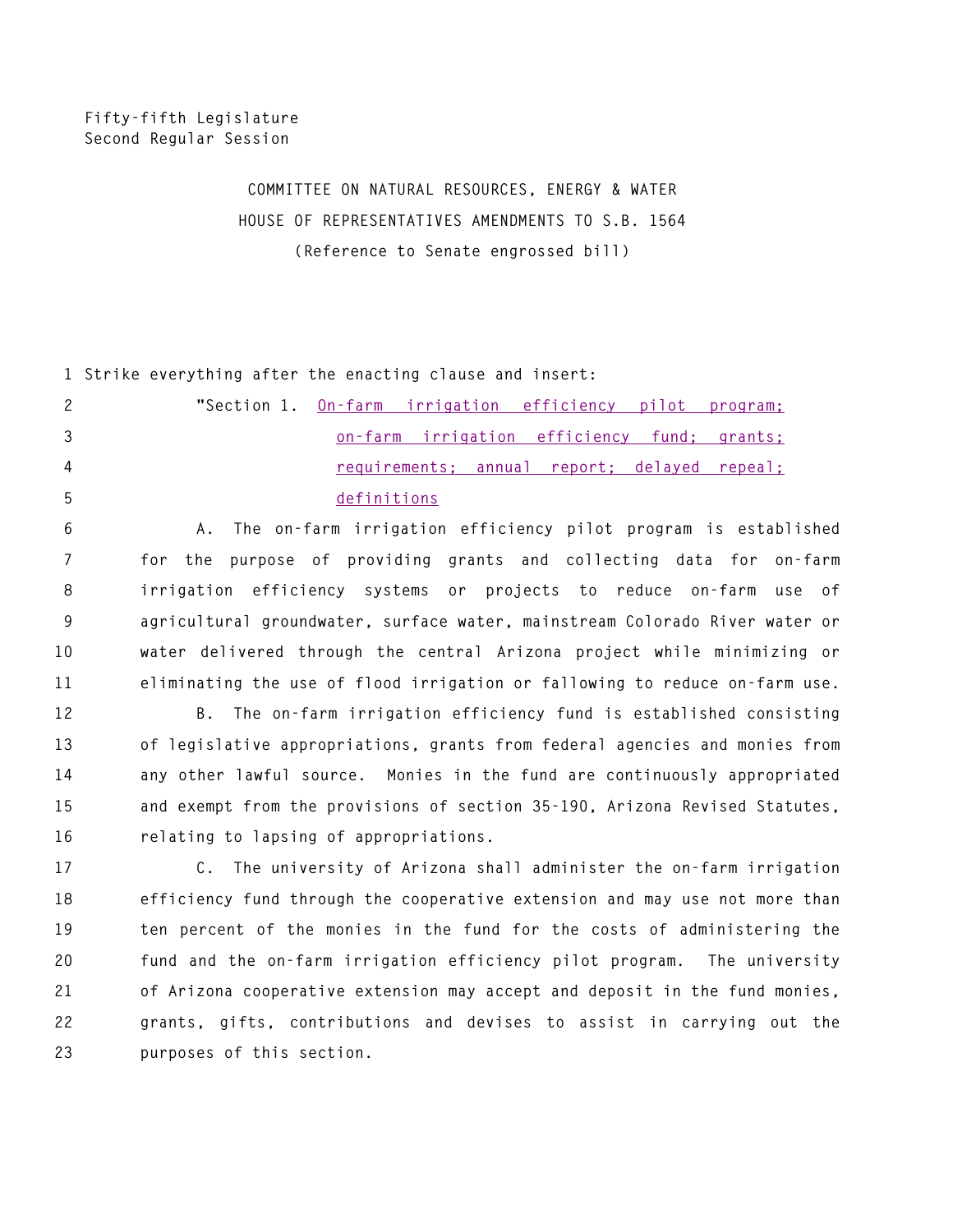**1 D. The university of Arizona cooperative extension may grant monies 2 from the fund to qualified applicants for either of the following:** 

**3 1. Acquiring and installing an on-farm irrigation efficiency system 4 that is approved by the university of Arizona cooperative extension to 5 replace or modify flood irrigation systems if:** 

**6 (a) The grant does not exceed the costs of acquiring and installing 7 the approved system.** 

**8 (b) The grant does not exceed \$1,000 per acre of irrigable land that 9 is served by the system.** 

**10 (c) The approved system has demonstrated at least a twenty-five 11 percent savings in the amount of water used as compared to flood irrigation 12 systems. The demonstration must be made through independently verified 13 demonstration projects in this state or an accredited university analysis 14 that examines irrigation and energy efficiency and any other benefits to 15 the irrigable land and to crops grown on the irrigable land that take into 16 account this state's climate and crop and farming practices.** 

**17 2. A university of Arizona cooperative extension-approved on-farm 18 irrigation efficiency system project that is installed after the effective 19 date of this section, that replaces or modifies a flood irrigation system 20 and that results in an on-farm reduction of the total agricultural 21 groundwater, surface water, mainstream Colorado River water or water 22 delivered through the central Arizona project that is used on the land due 23 to the installation of the project. For the purposes of this paragraph, 24 the application for the grant may be made by the entity installing the 25 approved efficiency system project with the consent of the qualified 26 applicant, if the system will be initially acquired and installed at no 27 cost to the landowner.** 

**28 E. In determining whether to approve an on-farm irrigation 29 efficiency system or on-farm irrigation efficiency system project 30 application, the university of Arizona cooperative extension may give 31 preference to a system or system project that the university of Arizona 32 cooperative extension determines will:** 

**-2-**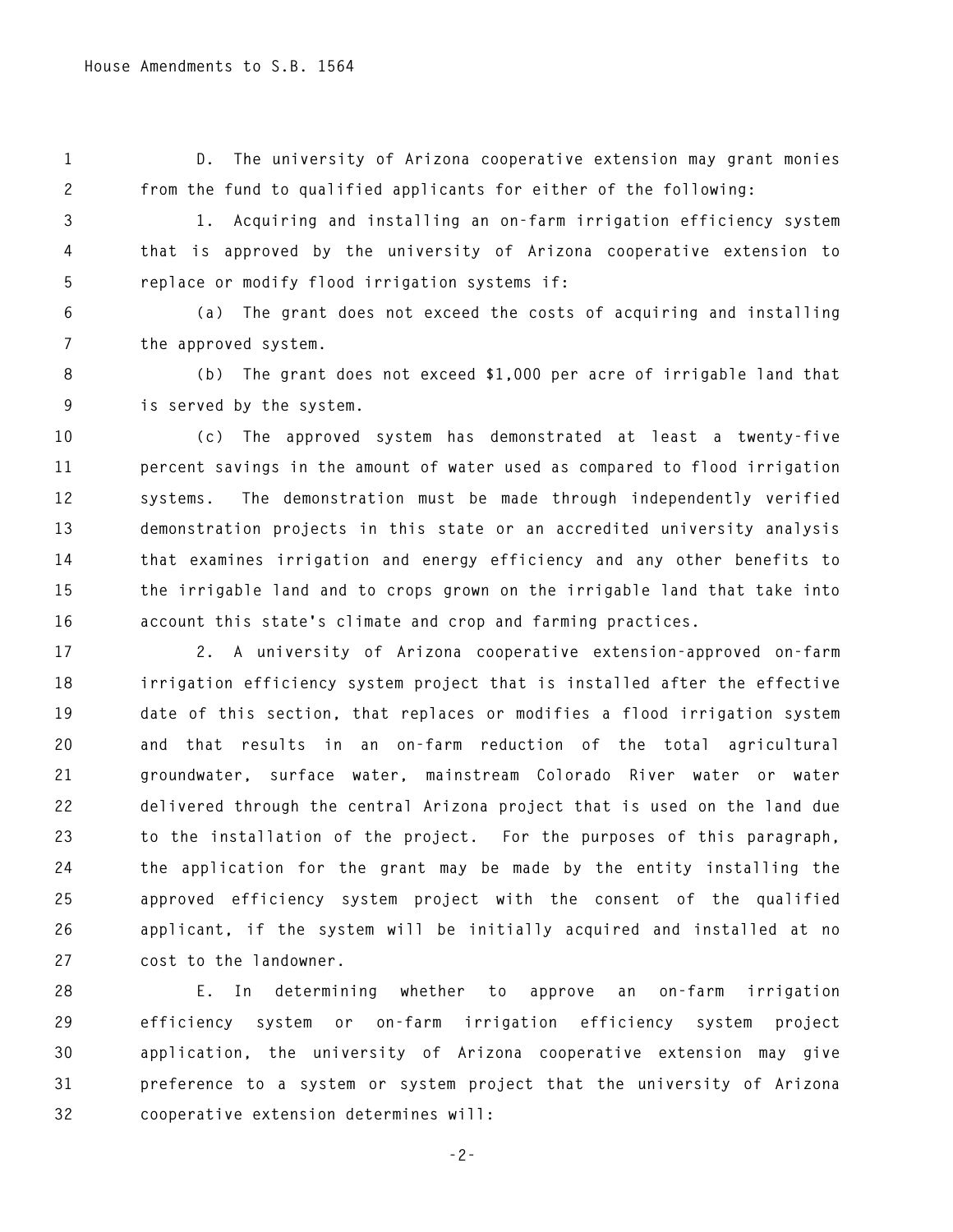**1 1. Most cost-effectively reduce on-farm water usage. 2 2. Minimize energy usage to the benefit of this state. 3 3. Maximize any other benefits to the irrigable land or crops grown 4 on the irrigable land. 5 F. The application for a grant of monies shall be on a form 6 prescribed by the university of Arizona cooperative extension and shall 7 include all of the following: 8 1. The name of the landowner in which title to the real property is 9 vested. 10 2. The name of the irrigation district delivering water to the land, 11 if applicable. 12 3. The legal description of the irrigated fields that are intended 13 to benefit from the grant. 14 4. A description of the water right or entitlement that currently 15 supports the irrigated agriculture. 16 5. Water use and cropping history for the five calendar years 17 immediately preceding the application. 18 6. A description of the current irrigation delivery system and the 19 proposed on-farm irrigation efficiency system technology. 20 7. Any other information that the university of Arizona cooperative 21 extension may require. 22 G. Recipients of monies under this program may not receive a state 23 tax credit for that portion of an on-farm irrigation efficiency system that 24 is purchased with grant monies under the on-farm irrigation efficiency 25 pilot program. 26 H. As a condition of the grant, the university of Arizona 27 cooperative extension shall require the applicant to certify the 28 installation of the new on-farm irrigation efficiency system, agree to use 29 the new system for a specified term and report on the individual fields 30 that receive the benefit of the monies in order to demonstrate water 31 delivery reductions on the affected fields.** 

**-3-**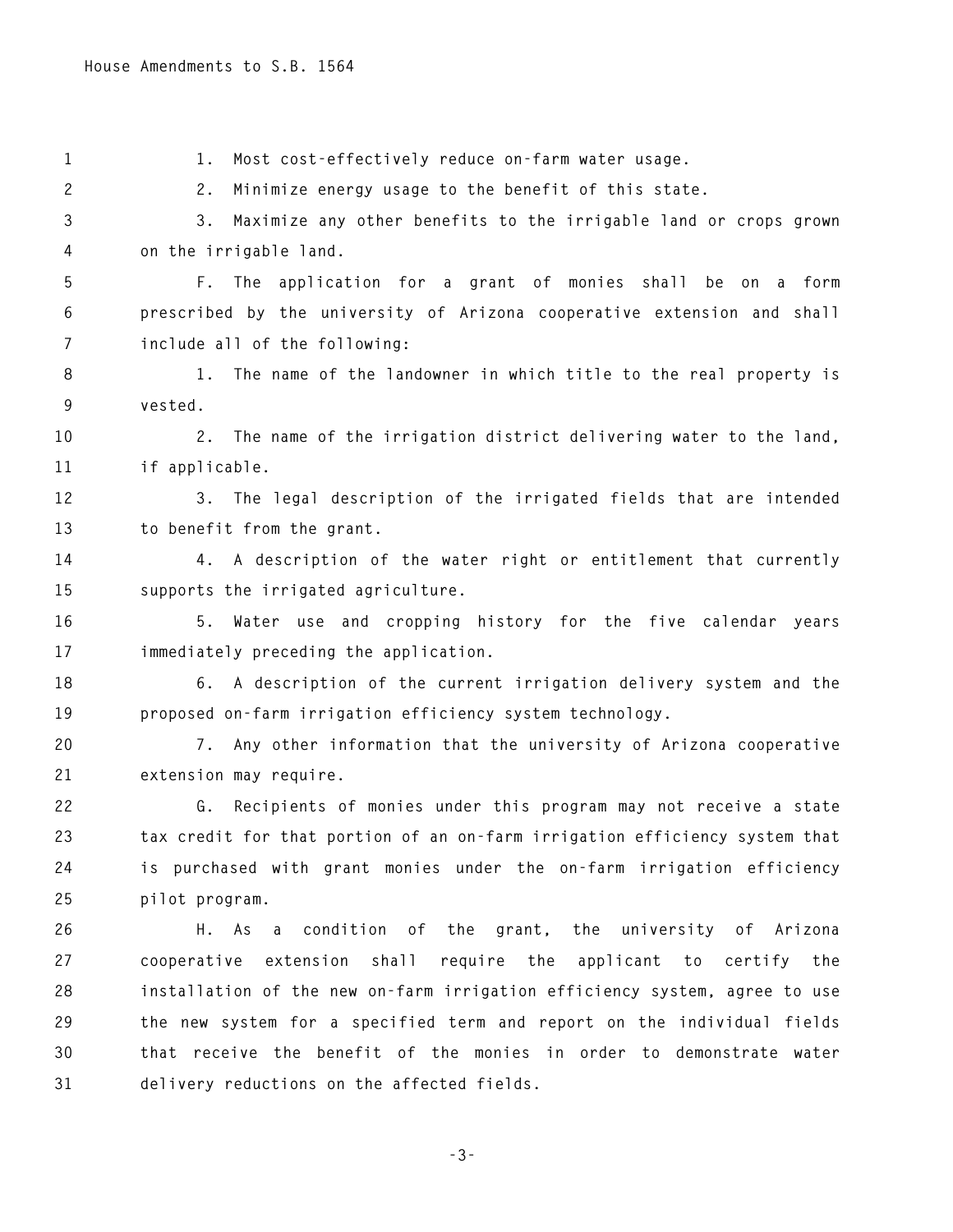**1 I. Before December 31 of each year, the university of Arizona 2 cooperative extension shall submit to the speaker of the house of 3 representatives and the president of the senate a written report describing 4 the activities of the university of Arizona cooperative extension for the 5 preceding fiscal year related to expenditures from the on-farm irrigation 6 efficiency fund for on-farm irrigation efficiency systems or on-farm 7 irrigation efficiency system projects and shall provide a copy of the 8 report to the secretary of state. The report shall include an accounting 9 of expenditures from the fund and how the monies were used to implement 10 on-farm irrigation efficiency systems or on-farm irrigation efficiency 11 system projects. The report shall identify at least the following: 12 1. The specific fields where implementation occurred. 13 2. The legal character of the water used on those fields. 14 3. The soil type and types of crops produced. 15 4. An estimate of the quantity of water conserved by the 16 implementation of the system or project. 17 5. Any other relevant data to better inform future decisions on 18 strategically deploying on-farm irrigation efficiency systems or programs 19 to more efficiently use agricultural water in this state. 20 J. This section is repealed from and after December 31, 2025. 21 K. For the purposes of this section:** 

**22 1. "On-farm irrigation efficiency system" means a water delivery 23 system consisting of all component parts and equipment necessary to deliver 24 water to an irrigable field through a method other than flood irrigation.** 

**25 2. "Qualified applicant" means:** 

**26 (a) An agricultural landowner, or lessee of agricultural land with 27 the landowner's consent, that has actively farmed the land in three of the 28 five calendar years immediately preceding the date of the application using 29 some quantity of groundwater, surface water, Colorado River water or water 30 delivered through the central Arizona project.** 

**-4-**